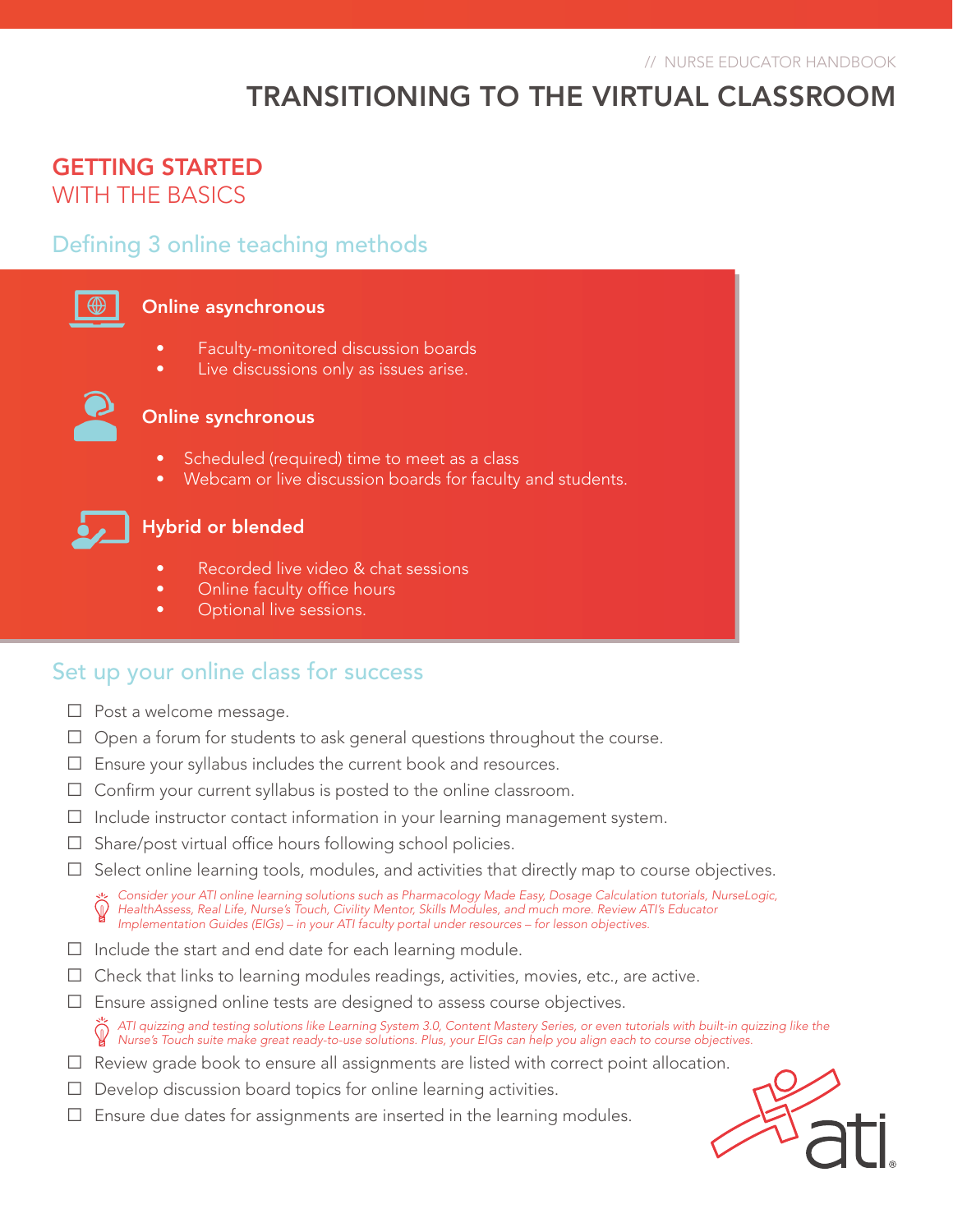# BEST PRACTICES TRANSITIONING TO AN ONLINE NURSING EDUCATION CLASSROOM

# Top 5 tips for teaching online like a pro

- 1. Be present. Be involved in the online discussion and communicate often with your students.
	- Post electronic office hours and be available at those times.
	- Personalize communication and responses, including feedback.
	- Respond to questions within 24-48 hours, including weekends
- 2. **Communicate.** Clearly define expectations, how to deal with technical issues, and provide individualized feedback.
	- Inform students of grading practices and when assignments will be returned.
	- Think before you write.
	- Ask for feedback at roughly 1/3 of the way into the course and be open to making adiustments.
	- Provide alternative communication methods in case of internet issues.
	- Communicate through an institutionally supported and maintained system.
	- Create a safe and secure culture where students feel comfortable communicating.
- 3. Vary experiences. Relate discussion to course objectives and choose from a variety of tools to facilitate active learning and student engagement. Include synchronous and asynchronous activities if possible.
	- Use a variety of group assignments that always include a mix of team and individual activities.
	- Provide brainstorming opportunities with discussion topics.
	- Integrate active learning strategies, such as case studies, reflective thinking, and Socratic questioning.

*Assign independent work in ATI solutions such as Real Life and HealthAssess. Assign HealthAssess learning modules independently, then have groups complete virtual practice simulations using screen-sharing. Finally, incorporate discussion questions.*

- 4. Be accountable. Establish firm deadlines for assignments and assessments that reflect course objectives. Provide constructive feedback that encourages learner development.
	- Use rubrics for objective grading of all student work.
	- Ensure all feedback is constructive to promote student learning.
	- Compliment students for quality work.
- 5. End on a strong note. Incorporate reflective exercises and highlight "key takeaways" from assignments. Remind learners to review and verify grades.
	- Provide information on when final grades will be available.
	- Ask students to provide feedback related to course content.

*(Boettcher, 2013; Buelow, Barry, & Rich, 2018; Chickering & Gamson,1987; Hanover Research Council, 2009; Yang, 2005)*

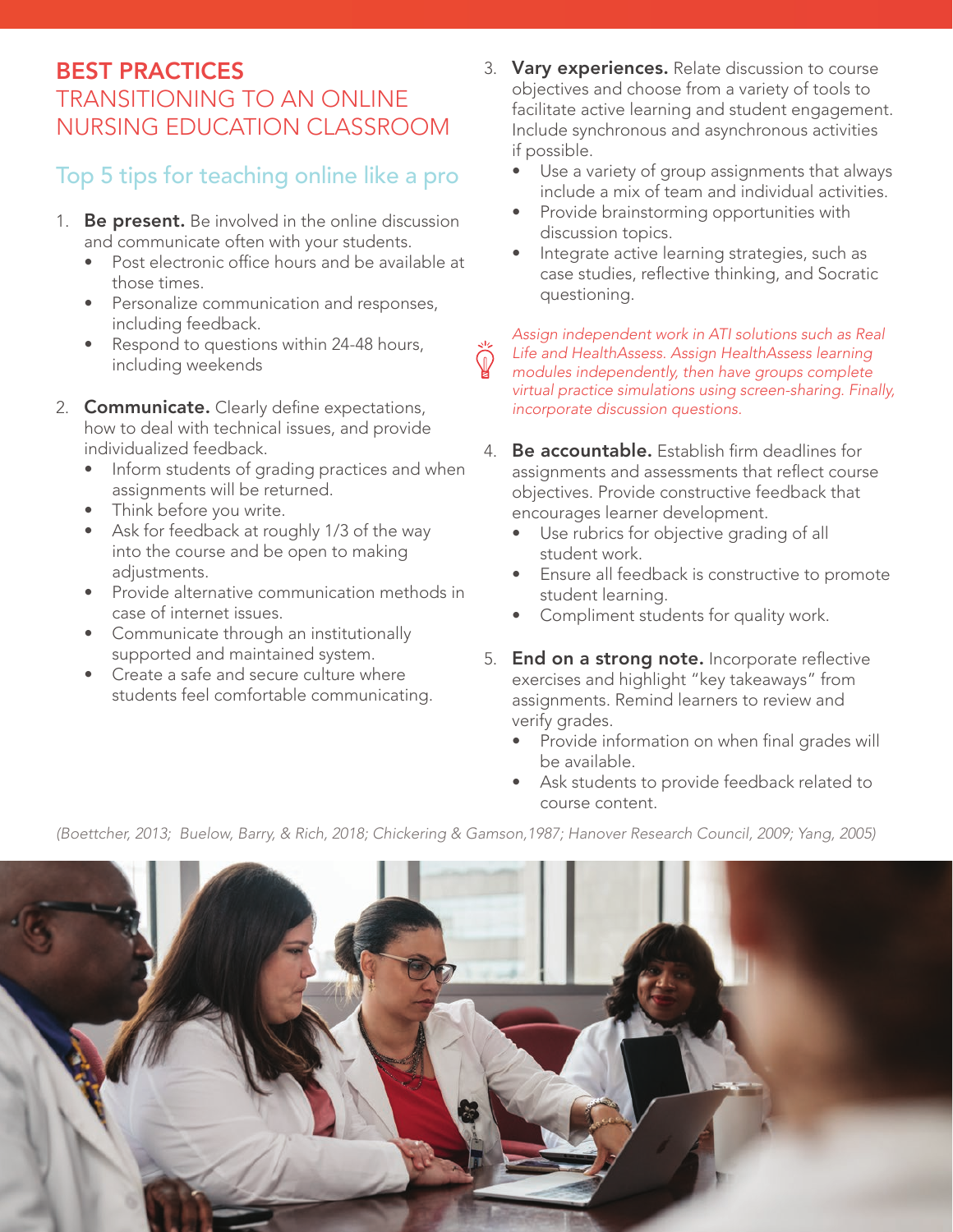# Go-to tools for supporting online learning

### Online synchronous teaching

- Online faculty office hours
- Virtual chats
- Group concept maps

*ATI Example: Real Life Clinical Reasoning Scenarios Share your screen while students participate through real-time chat.*

#### Online asynchronous teaching

- Prerecorded lectures
- Discussion board posts
- Video response
- Quizzes

#### *ATI Example: Video Case Studies*

*Assign to individuals or small groups followed by online group discussions.*

# BUILDING A PERSONA FOR ONLINE LEARNING SUCCESS

# Qualities to [virtually] teach by.

Moving to a virtual classroom doesn't mean losing your edge as a rock star nurse educator. Here are some considerations to keep in mind as you move online. Nurse educators who will succeed most in a virtual classroom are:

#### Accessible

Without the traditional face-to-face interactions on campus, instructors must be available and accessible to students in other ways, such as online office hours, chats, and email.

### Engaging

The best teachers can inspire and encourage their students to succeed, even from afar. In the virtual environment, this is done by actively and frequently engaging with students in a variety of ways, both individually and in small groups.

#### **Patient**

Students, as well as instructors, may have been thrust into the online environment quickly and unexpectedly. Professors must be patient with students who are new to online instruction; many will face a steep learning curve in navigating the platform and staying focused, along with understanding the material.

### Hybrid or blended teaching

- Online faculty office hours to address questions in student forum
- Optional recorded or live discussions
- Optional recorded or live test review

#### *ATI Example: Nurse's Touch*

*Assign tutorials, such as The Communicator 2.0 learning modules, for individual work; then assign video interactions and/or virtual interactions for real-time group work.* 



#### Passionate

In addition to passion for nursing education, faculty should demonstrate dedication and enthusiasm for online learning and role-model positive behaviors.

### Committed to student success

Online teaching and learning remain focused on achieving a course's student-learning outcomes. Faculty concern and attention is often what gets students through challenging times.

### Open to feedback

Both faculty and students are learning how to be most successful in the online learning environment. Instructors must be open to constructive feedback from peers and students in the interest of continuous quality improvement.

### Comfortable with technology

An instructor leading an online classroom must be proficient and confident working within the school's learning management system and with other available online learning resources.